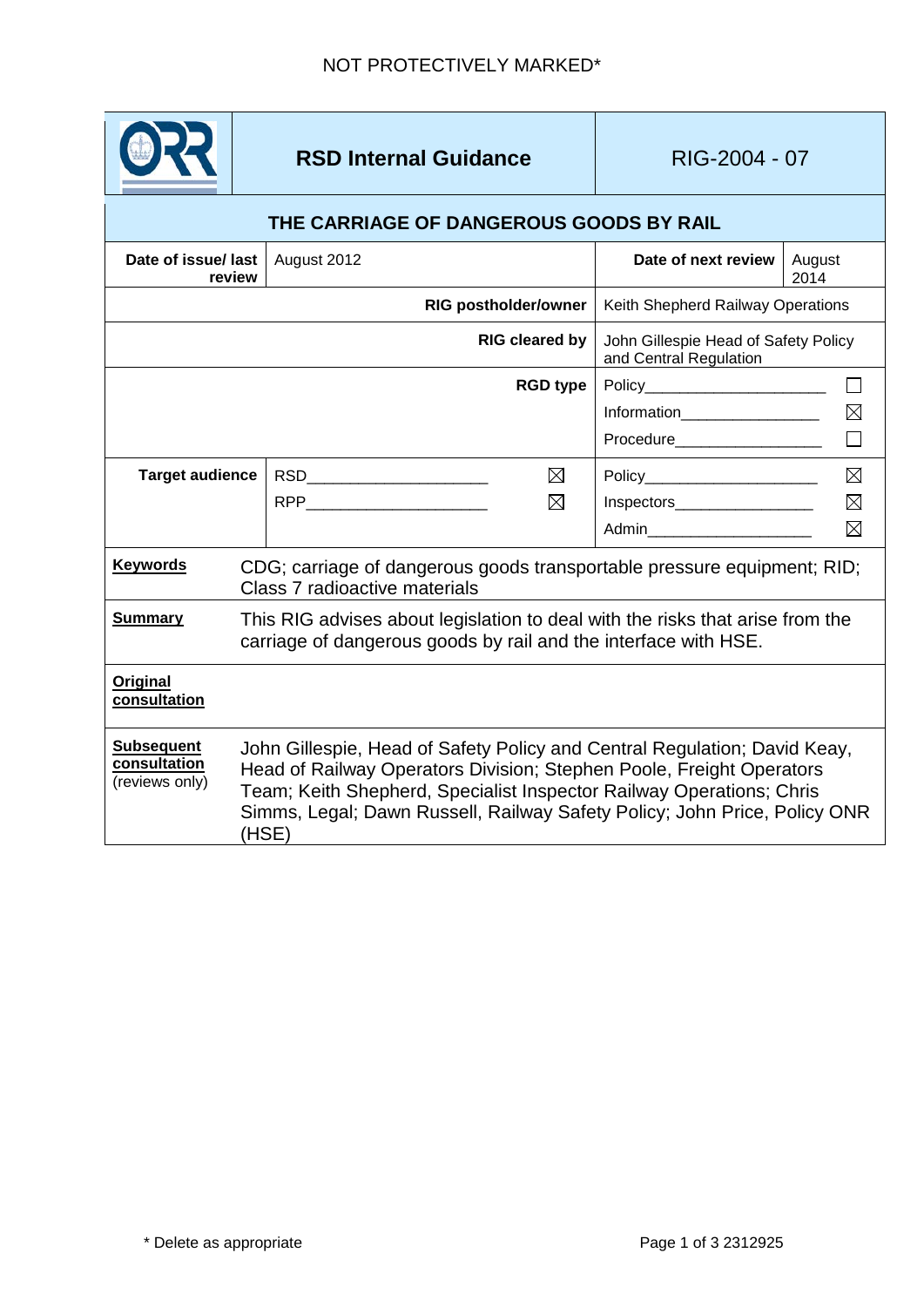## **Detail**

- 1. The Health and Safety (Enforcing Authority for Railways and Other Guided Transport Systems) Regulations, 2006 (EARR) set out the health and safety enforcing arrangements that apply to the operation of a railway at the interface between ORR and the Health and Safety Executive (HSE). Essentially, we deal with all operational heavy rail, light rail, metros, trams, heritage and other guided transport systems, except at certain rail locations, such as licensed nuclear sites, which are enforced by HSE. Therefore, we enforce the provisions of the Carriage of Dangerous Goods and Use of Transportable Pressure Equipment Regulations 2009 (S.I.2009/1348), as amended, (CDG 2009) in so far as they relate to the operation of a railway for which we are the enforcing authority, except that CDG 2009 does not apply to the Channel Tunnel.
- 2. Previously, there were separate arrangements for the transport of Class 7 radioactive materials where there was shared enforcement between ORR and the Department for Transport's Radioactive Materials Transport (RMT) Team. As of 24 October 2011, RMT transferred to the Office for Nuclear Regulation (ONR), an agency of HSE (as part of a wider transfer of Class 7 responsibilities from the Secretary of State for Transport to the Secretary of State for Energy and Climate Change). The ONR (RMT) now regulates the carriage of radioactive materials by rail, including the enforcement aspects (To the extent that the ORR is not the enforcing authority) and the approval of packages used to transport such materials. The ORR/HSE Memorandum of Understanding will be amended in due course to reflect the changes.

## **CDG 2009 and the international agreement**

3. There is an international agreement concerning the carriage of dangerous goods by rail, commonly known by its acronym RID: *Règlement Concernant le Transport International Ferroviaire des Marchandises Dangereuses* (RID). It forms Annex 1 to the 'Convention concerning International Carriage by Rail (COTIF) Appendix B. Uniform Rules concerning the Contract for International Carriage of Goods by Rail (CIM). RID can be found at the link below, however it runs to 1000 pages.

<http://www.otif.org/en/publications/rid-2011.html>

- 4. Regulation 5 of CDG 2009 sets out the general duty to comply with RID when carrying dangerous goods by rail. Therefore the requirements of RID apply to GB railways.
- 5. It is our view is that ORR is the enforcing authority for matters relating to the operation of the railway including, for example:
	- general duties on parties involved in the carriage of dangerous goods to:
		- o train persons involved the carriage of dangerous goods including specific safety training;